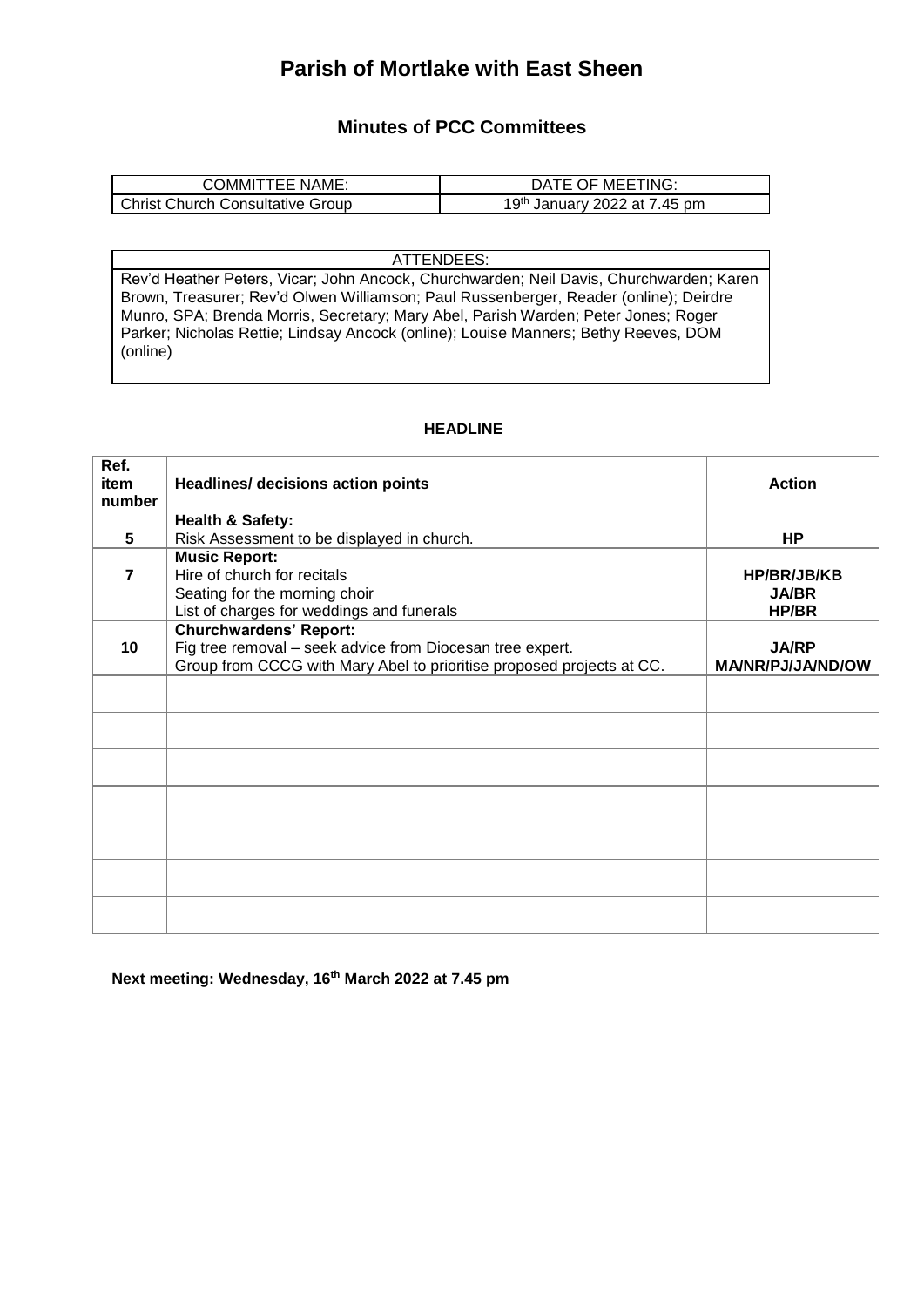| <b>No</b> | <b>Item</b>                                                                                                                                                    | <b>Action</b> |
|-----------|----------------------------------------------------------------------------------------------------------------------------------------------------------------|---------------|
| 1.        | <b>Opening Prayer:</b>                                                                                                                                         |               |
|           | Rev'd Heather opened the meeting with a prayer.                                                                                                                |               |
| 2.        | Apologies for absence:                                                                                                                                         |               |
|           | Apologies were received from Mireille Stanton.                                                                                                                 |               |
| 3.        | Approval of Minutes of 10th November 2022:<br>The minutes of the last meeting were approved.                                                                   |               |
| 4.        | <b>Matters arising:</b>                                                                                                                                        |               |
|           | It should be minuted that Judith Russenberger had resigned from the CCCG                                                                                       |               |
|           | via email to the Churchwardens. She has been given permission to head up                                                                                       |               |
|           | the Green Group and is also involved with Godly Play and Messy Church. Any                                                                                     |               |
|           | other matters arising will be covered under the agenda.                                                                                                        |               |
| 5.        | <b>Health &amp;Safety:</b>                                                                                                                                     |               |
|           | The Risk Assessment produced by Heather Peters had been circulated prior to                                                                                    | HP            |
|           | the meeting. It was proposed by John Ancock, seconded by Olwen Williamson<br>and adopted by the CCCG. A copy should be made available in church.               |               |
| 6.        | Safeguarding:                                                                                                                                                  |               |
|           | Lindsay Ancock reported that she is waiting for documents from Neil Davis,                                                                                     |               |
|           | otherwise all records are up to date.                                                                                                                          |               |
| 7.        | <b>Music Report:</b>                                                                                                                                           |               |
|           | Bethy sent in her report which was circulated to the CCCG prior to the meeting                                                                                 |               |
|           | and she attended online.                                                                                                                                       |               |
|           | "The music at both the morning and evening Sunday services is going really                                                                                     |               |
|           | well, with both choirs very much enjoying singing as part of Christ Church<br>worship. The music at all of the Christmas services went very well: it was       |               |
|           | lovely to have both the morning and evensong choirs join forces for the Carol                                                                                  |               |
|           | Service, the quartet at midnight mass sang beautifully, and we even had a                                                                                      |               |
|           | band of instrumentalists at the family service on Christmas Day! Our new                                                                                       |               |
|           | Christ Church recital series is going really well, with all the recitals being very                                                                            |               |
|           | well received and well attended. There is a shared feeling amongst all that it is                                                                              |               |
|           | lovely to have music back in the church, and the recitals are each bringing in                                                                                 |               |
|           | around £100 towards the church funds (20% of ticket sales). We aim to                                                                                          |               |
|           | continue having these every first Friday of the month at 7pm, with Januarys &                                                                                  |               |
|           | Augusts off. I'm pleased to report that we have more Common Praise hymn                                                                                        |               |
|           | books for the choir! It is enormously helpful having these. It seems like we are<br>also quite short on choir copies of New Hymns and Worship Songs. It may be |               |
|           | that we have to buy more of these in, but currently I can't find any of the exact                                                                              |               |
|           | same copies that we have being sold. I will update you all next consultative                                                                                   |               |
|           | meeting and we can put it to a vote if I find a buying option. Tarquin Wiggins                                                                                 |               |
|           | came to tune and service the piano and organ just before Christmas. He                                                                                         |               |
|           | found a fault with the 4ft Flute on the Great. It is permanently on, due to a fault                                                                            |               |
|           | in the control module that sits on top of the soundboard slider motor. Tarquin                                                                                 |               |
|           | has temporarily disconnected this slide so that it is off, but the control module                                                                              |               |
|           | needs to be removed for testing and repair, but its position in the organ is very                                                                              |               |
|           | awkward, requiring some dismantling to access it. The cost of dismantling,                                                                                     |               |
|           | removal, repair and re-instatement is £650. This repair is something that we<br>need to get done as soon as possible, as the 4ft Great flute is a really vital |               |
|           | stop on the organ. I'd like to put it to a vote for this repair to go ahead".                                                                                  |               |
|           |                                                                                                                                                                |               |
|           | The repairs to the organ were proposed by Paul Russenberger, seconded by                                                                                       |               |
|           | Lindsay Ancock, and adopted by the CCCG.                                                                                                                       |               |
|           |                                                                                                                                                                |               |
|           | It was reported that F&P ask that we charge Bethy a flat rate of £100 for hire                                                                                 |               |
|           | of the church when she holds a concert, this is because she is a paid<br>employee of the parish. This will be discussed with Jon Blythe, Heather               | HP/BR/JB/KB   |
|           | Peters, Bethy Reeves and Karen Brown.                                                                                                                          |               |
|           |                                                                                                                                                                |               |
|           | The seating area for the CC morning choir has been reorganised so the                                                                                          | <b>JA/BR</b>  |
|           | singers are facing the congregation. It was suggested by some that the                                                                                         |               |
|           | chancel would be a better option, as it is designed for choral use. John                                                                                       |               |
|           | Ancock will review the seating with Bethy.                                                                                                                     |               |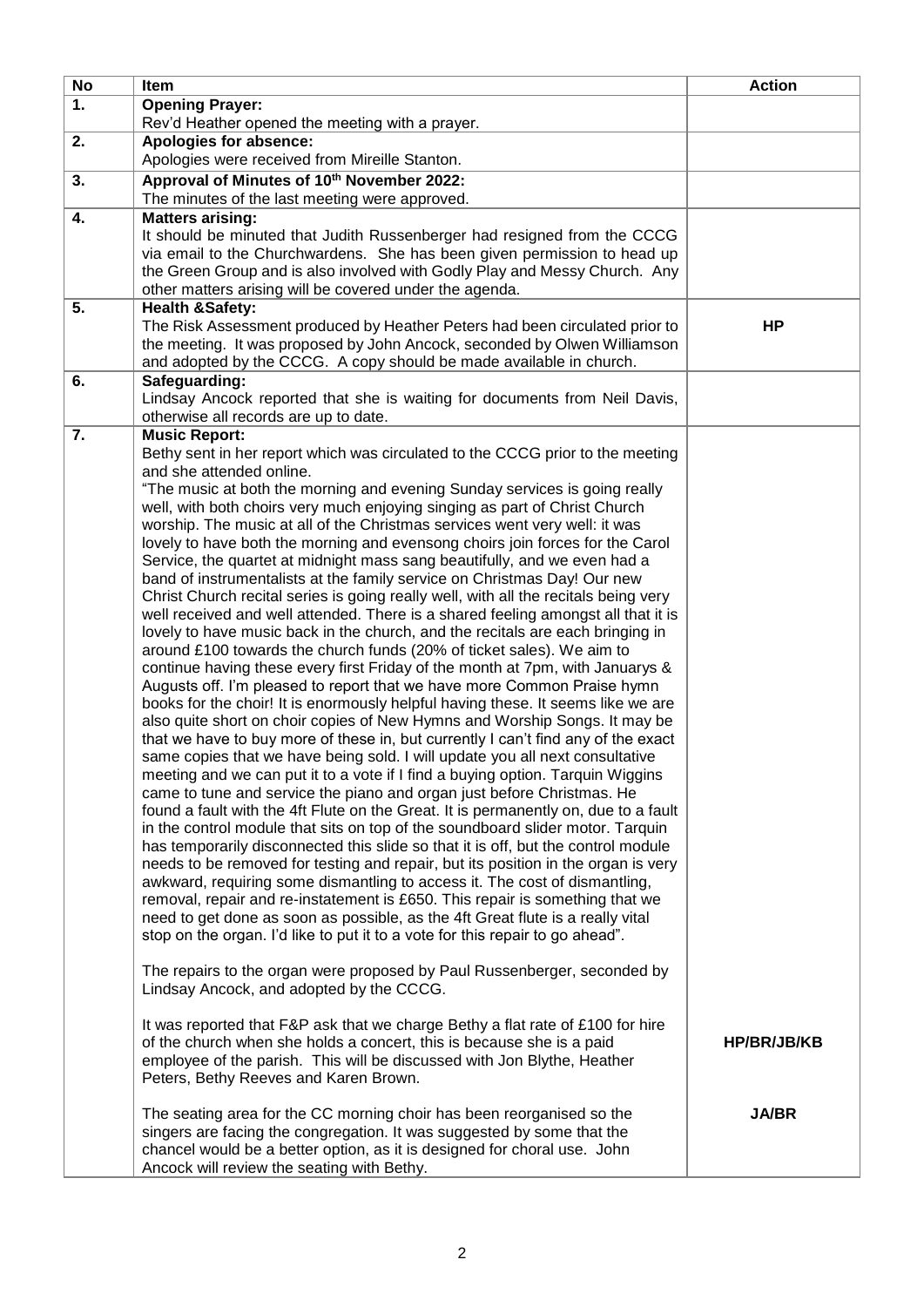| 8. | <b>Treasurer's Report:</b>                                                                                           |                                                                         |  |
|----|----------------------------------------------------------------------------------------------------------------------|-------------------------------------------------------------------------|--|
|    | Karen circulated her report prior to the meeting.                                                                    |                                                                         |  |
|    | <b>Points to Note:</b>                                                                                               |                                                                         |  |
|    | Note these are draft and not final accounts awaiting invoices, payments<br>$\bullet$                                 |                                                                         |  |
|    | and quite a few adjustments between the Parish and CC accounts such                                                  |                                                                         |  |
|    | as furlough.                                                                                                         |                                                                         |  |
|    | $\bullet$                                                                                                            | Donation to Christ Church Brixton Road by members of our                |  |
|    | congregation £170.00 in addition to food already delivered.                                                          |                                                                         |  |
|    | $\bullet$                                                                                                            | Donations received to date for refreshments at Rev Chris Griffiths'     |  |
|    | funeral £1,850, remaining £2,352 paid to Crowthers from Donations                                                    |                                                                         |  |
|    | Account.                                                                                                             |                                                                         |  |
|    | $\bullet$                                                                                                            | Collected £121.94 for London Churches Refugee Fund. It was              |  |
|    |                                                                                                                      | suggested this be rounded up to £200, proposed by Deirdre Munro,        |  |
|    | seconded by John Ancock, and agreed by the CCCG.                                                                     |                                                                         |  |
|    | $\bullet$                                                                                                            | 20 "100 Carols for Choirs" and 10 music edition "Common Worship"        |  |
|    |                                                                                                                      | purchased from Donations Account as previously agreed at                |  |
|    | Consultative £521.55.                                                                                                |                                                                         |  |
|    | Donations received this year:<br>$\bullet$                                                                           |                                                                         |  |
|    | Legacy from Adam Burr £25,000                                                                                        |                                                                         |  |
|    |                                                                                                                      | Two anonymous donations £5,000 and £20,000. The donor has               |  |
|    |                                                                                                                      | requested that the £20,000 should be used to replace the wooden         |  |
|    |                                                                                                                      | entrance doors with glass doors. This request should be put in writing. |  |
|    | It was suggested that donors should be thanked in writing.                                                           |                                                                         |  |
|    | We have a donation of £14,000 for an organ scholar and training<br>$\bullet$                                         |                                                                         |  |
|    | soloists.                                                                                                            |                                                                         |  |
|    | Karen thanked John and Heather for getting the sound system<br>$\bullet$                                             |                                                                         |  |
|    | repaired.<br><b>Parish Finance Overview:</b>                                                                         |                                                                         |  |
|    |                                                                                                                      |                                                                         |  |
|    | Planned Giving so far is down by 5% on last year.<br>$\bullet$                                                       |                                                                         |  |
|    | Parish Support Fund Pledge (the amount the parish gives to the<br>$\bullet$                                          |                                                                         |  |
|    | Diocese) remains at £283,000.<br>Parish Treasurer is forecasting £15,000 deficit because of extra costs<br>$\bullet$ |                                                                         |  |
|    | spent on clergy housing repairs, £17,600 compared with a budget of                                                   |                                                                         |  |
|    | £10,000 and more is still to be spent on fixing the damp problems at 86                                              |                                                                         |  |
|    | East Sheen Avenue.                                                                                                   |                                                                         |  |
|    |                                                                                                                      | 17 Sheen Gate Gardens is on the market for a short term rental.         |  |
|    | Income & Expenditure to December 31 (draft):                                                                         |                                                                         |  |
|    | £26,421<br>Income<br>$\bullet$                                                                                       |                                                                         |  |
|    | Expenditure<br>£23,229                                                                                               |                                                                         |  |
|    | Surplus<br>£ 3,192                                                                                                   |                                                                         |  |
|    |                                                                                                                      | Slow return from the usual users. We now have bookings from Laidlaw,    |  |
|    | MV Dance Academy and Blitz Fitness.                                                                                  |                                                                         |  |
|    | Sound System has been repaired and our thanks go to Heather and<br>$\bullet$                                         |                                                                         |  |
|    | John. We have purchased the current system at a cost of £2,160 and                                                   |                                                                         |  |
|    | the hire of the system for the last 15 months has now been discounted                                                |                                                                         |  |
|    | to £1,685.                                                                                                           |                                                                         |  |
|    | $\bullet$                                                                                                            | The CCCG ratified the accounts: proposed by Nicholas Rettie and         |  |
|    | seconded by Lindsay Ancock.                                                                                          |                                                                         |  |
|    | <b>General Fund Running Expenses January-December 31:</b>                                                            |                                                                         |  |
|    | Director of Music<br>$\bullet$                                                                                       | £6,696                                                                  |  |
|    | Stand in organists<br>$\bullet$                                                                                      | £ 575                                                                   |  |
|    | Water/Telephone                                                                                                      | £ 189                                                                   |  |
|    | Cleaner                                                                                                              | £3,462                                                                  |  |
|    | Sound System Hire                                                                                                    | £1,685                                                                  |  |
|    | Hall costs inc. caretaker                                                                                            | £5,279                                                                  |  |
|    | Services, wine, wafers etc                                                                                           | £ 537                                                                   |  |
|    | Minor repairs                                                                                                        | £ 272                                                                   |  |
|    | General maintenance                                                                                                  | £4,534                                                                  |  |
|    | & compliance                                                                                                         |                                                                         |  |
|    |                                                                                                                      | £23,229                                                                 |  |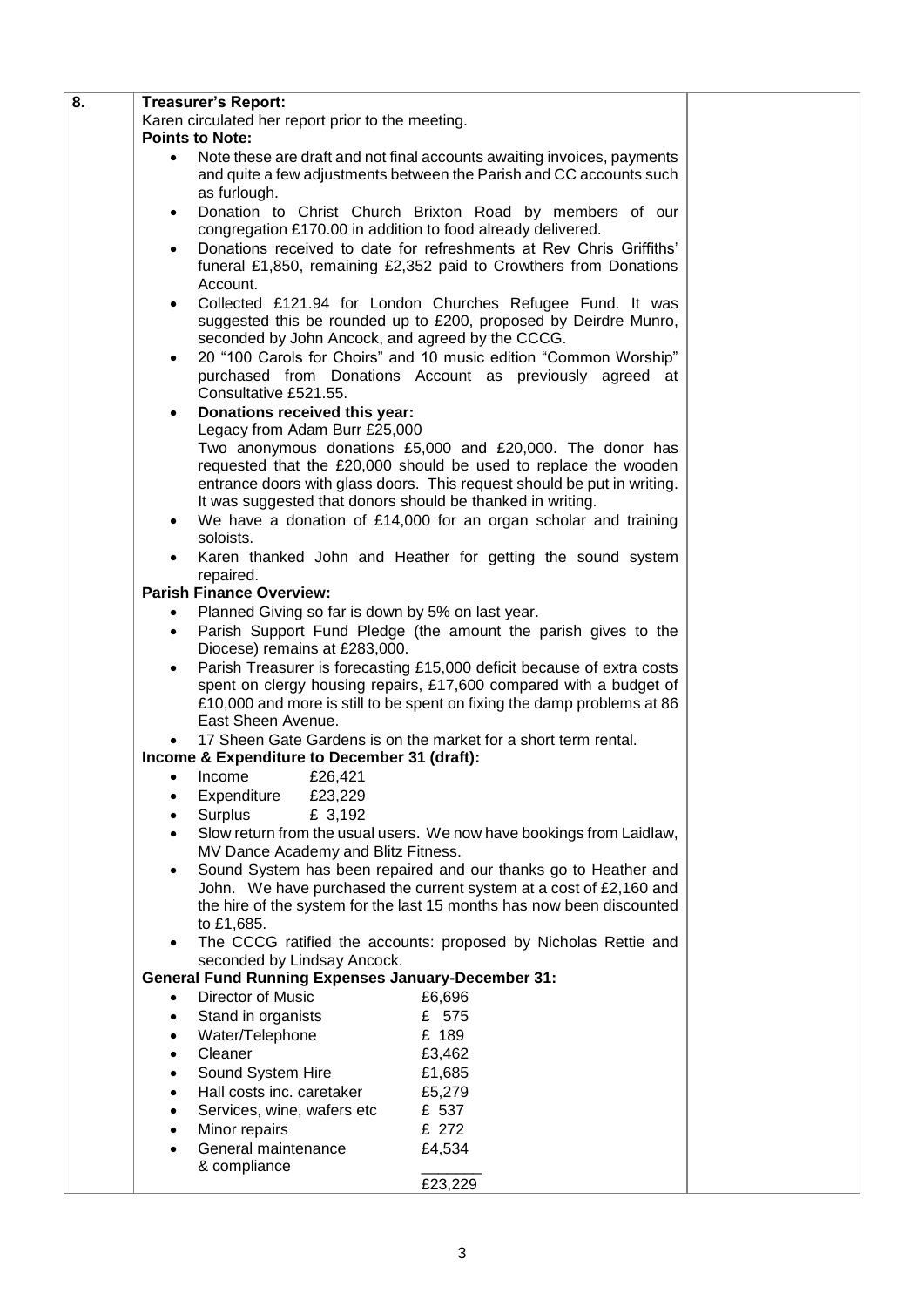|     | <b>Summary of Income &amp; Expenditure</b>                                                                                                                                                                                                                                                                                                                                                         | <b>General Account</b>                                   | <b>Donations Account</b>                                                                                                              |                   |
|-----|----------------------------------------------------------------------------------------------------------------------------------------------------------------------------------------------------------------------------------------------------------------------------------------------------------------------------------------------------------------------------------------------------|----------------------------------------------------------|---------------------------------------------------------------------------------------------------------------------------------------|-------------------|
|     | Income                                                                                                                                                                                                                                                                                                                                                                                             | £26,241                                                  | £77,114                                                                                                                               |                   |
|     | Expenditure                                                                                                                                                                                                                                                                                                                                                                                        | £23,229                                                  | £15,046                                                                                                                               |                   |
|     | Surplus                                                                                                                                                                                                                                                                                                                                                                                            | £ 3,192                                                  | £62,068                                                                                                                               |                   |
|     | <b>Current Wedding &amp; Funeral Fees:</b>                                                                                                                                                                                                                                                                                                                                                         |                                                          |                                                                                                                                       |                   |
|     | <b>Weddings:</b><br>$\bullet$                                                                                                                                                                                                                                                                                                                                                                      |                                                          |                                                                                                                                       |                   |
|     | Organist £150 (double if recorded)<br>Church Choir if requested £85                                                                                                                                                                                                                                                                                                                                |                                                          |                                                                                                                                       |                   |
|     | Singer - soloist £50-£100                                                                                                                                                                                                                                                                                                                                                                          |                                                          |                                                                                                                                       |                   |
|     | Fixing fee for musicians 20%                                                                                                                                                                                                                                                                                                                                                                       |                                                          |                                                                                                                                       |                   |
|     | Meeting with DOM £40-£60                                                                                                                                                                                                                                                                                                                                                                           |                                                          |                                                                                                                                       |                   |
|     | Verger £65                                                                                                                                                                                                                                                                                                                                                                                         |                                                          |                                                                                                                                       |                   |
|     |                                                                                                                                                                                                                                                                                                                                                                                                    | Heating to be increased to £95 and reviewed in 6 months. |                                                                                                                                       |                   |
|     | <b>Funerals:</b><br>$\bullet$                                                                                                                                                                                                                                                                                                                                                                      |                                                          |                                                                                                                                       |                   |
|     | Organist £140 (double if recorded)                                                                                                                                                                                                                                                                                                                                                                 |                                                          |                                                                                                                                       |                   |
|     | Soloists £50-£100<br>Verger £60                                                                                                                                                                                                                                                                                                                                                                    |                                                          |                                                                                                                                       |                   |
|     |                                                                                                                                                                                                                                                                                                                                                                                                    | Heating to be increased to £95 and reviewed in 6 months. |                                                                                                                                       |                   |
|     | Pay Rises:                                                                                                                                                                                                                                                                                                                                                                                         |                                                          |                                                                                                                                       |                   |
|     | Teba £70 – proposed Nicholas Rettie, seconded Deirdre Munro, one abstention                                                                                                                                                                                                                                                                                                                        |                                                          |                                                                                                                                       |                   |
|     | DOM 3% increase which will mean £240 extra for Bethy                                                                                                                                                                                                                                                                                                                                               |                                                          |                                                                                                                                       |                   |
|     | Alex is paid the London Living Wage of £11.05 per hour, up from £10.75 Advice                                                                                                                                                                                                                                                                                                                      |                                                          |                                                                                                                                       |                   |
| 9.  | to be sought from Mireille Stanton, decision to be deferred to next meeting.<br><b>Vicar's Report:</b>                                                                                                                                                                                                                                                                                             |                                                          |                                                                                                                                       |                   |
|     | Rev Heather reported that the Christmas Services went well and attendance<br>was OK but many booked and then did not turn up. It is hoped the booking<br>system will not be needed next year. A member of the CCCG reported that the<br>Carol Service was a bit too grown up for children and two families left early.<br>Two members of the CCCG said there was too much singing by the choir and |                                                          |                                                                                                                                       |                   |
|     |                                                                                                                                                                                                                                                                                                                                                                                                    |                                                          |                                                                                                                                       |                   |
|     |                                                                                                                                                                                                                                                                                                                                                                                                    |                                                          |                                                                                                                                       |                   |
|     |                                                                                                                                                                                                                                                                                                                                                                                                    |                                                          |                                                                                                                                       |                   |
|     |                                                                                                                                                                                                                                                                                                                                                                                                    |                                                          |                                                                                                                                       |                   |
| 10. | the service was not aimed at young families.<br><b>Churchwardens' Report &amp; Fabric Update:</b>                                                                                                                                                                                                                                                                                                  |                                                          |                                                                                                                                       |                   |
|     |                                                                                                                                                                                                                                                                                                                                                                                                    |                                                          | Path lighting to north door - still awaiting feedback from the contractors.                                                           |                   |
|     |                                                                                                                                                                                                                                                                                                                                                                                                    |                                                          | Fig Tree - awaiting permission from DAC, who need signed letter from                                                                  |                   |
|     |                                                                                                                                                                                                                                                                                                                                                                                                    |                                                          | Richmond Council for approval as we are in a Conservation Area. We                                                                    |                   |
|     |                                                                                                                                                                                                                                                                                                                                                                                                    |                                                          | also need approval from the PCC. Roger Parker has received a                                                                          |                   |
|     |                                                                                                                                                                                                                                                                                                                                                                                                    |                                                          | quotation for £540 for removal of the tree and this includes Council                                                                  |                   |
|     |                                                                                                                                                                                                                                                                                                                                                                                                    |                                                          | approval and £300 if poisoned. For pruning the pine tree the cost will                                                                | <b>JA/RP</b>      |
|     |                                                                                                                                                                                                                                                                                                                                                                                                    |                                                          | be £1,700/£1,800. It was suggested we should get advice from the                                                                      |                   |
|     | Rettie and agreed by the CCCG.                                                                                                                                                                                                                                                                                                                                                                     |                                                          | Diocese tree expert. Proposed by Peter Jones, seconded by Nicholas                                                                    |                   |
|     | $\bullet$                                                                                                                                                                                                                                                                                                                                                                                          |                                                          | Congregational discussion on the ceiling paintings to be held on 23rd                                                                 |                   |
|     | January: John Ancock circulated his report prior to the meeting, with                                                                                                                                                                                                                                                                                                                              |                                                          |                                                                                                                                       |                   |
|     | his estimate of the cost. Ann Nickson and John Kiddle had already<br>expressed the view that any decision on the ceiling paintings should be                                                                                                                                                                                                                                                       |                                                          |                                                                                                                                       |                   |
|     |                                                                                                                                                                                                                                                                                                                                                                                                    |                                                          |                                                                                                                                       |                   |
|     | left until we have a new vicar. The money could also be spent on other<br>Suggestions were made by the congregation in 2020<br>missions.<br>following the generous bequest by the late Edward Steers. It was felt<br>that 23rd January was too soon to consult the congregation. It was                                                                                                            |                                                          |                                                                                                                                       |                   |
|     |                                                                                                                                                                                                                                                                                                                                                                                                    |                                                          |                                                                                                                                       |                   |
|     |                                                                                                                                                                                                                                                                                                                                                                                                    |                                                          |                                                                                                                                       |                   |
|     |                                                                                                                                                                                                                                                                                                                                                                                                    |                                                          | suggested that we revisit the list of projects - proposed by Nicholas                                                                 |                   |
|     |                                                                                                                                                                                                                                                                                                                                                                                                    |                                                          | Rettie, seconded by Karen Brown. There were two abstentions but the                                                                   |                   |
|     |                                                                                                                                                                                                                                                                                                                                                                                                    |                                                          | remainder of the CCCG agreed with this idea. The way forward would<br>be a small group of CCCG members consisting of Nicholas Rettie, | MA/NR/PJ/JA/ND/OW |
|     |                                                                                                                                                                                                                                                                                                                                                                                                    |                                                          | Peter Jones, John Ancock, Neil Davis and Olwen Williamson. Mary                                                                       |                   |
|     |                                                                                                                                                                                                                                                                                                                                                                                                    |                                                          | Abel agreed to help lead the group in drawing up a list of priorities. The                                                            |                   |
|     |                                                                                                                                                                                                                                                                                                                                                                                                    |                                                          | proposed congregational meeting on 23rd January would be deferred                                                                     |                   |
|     |                                                                                                                                                                                                                                                                                                                                                                                                    |                                                          | until there was a clear plan/vision which could be presented to the                                                                   |                   |
|     | congregation.                                                                                                                                                                                                                                                                                                                                                                                      |                                                          |                                                                                                                                       |                   |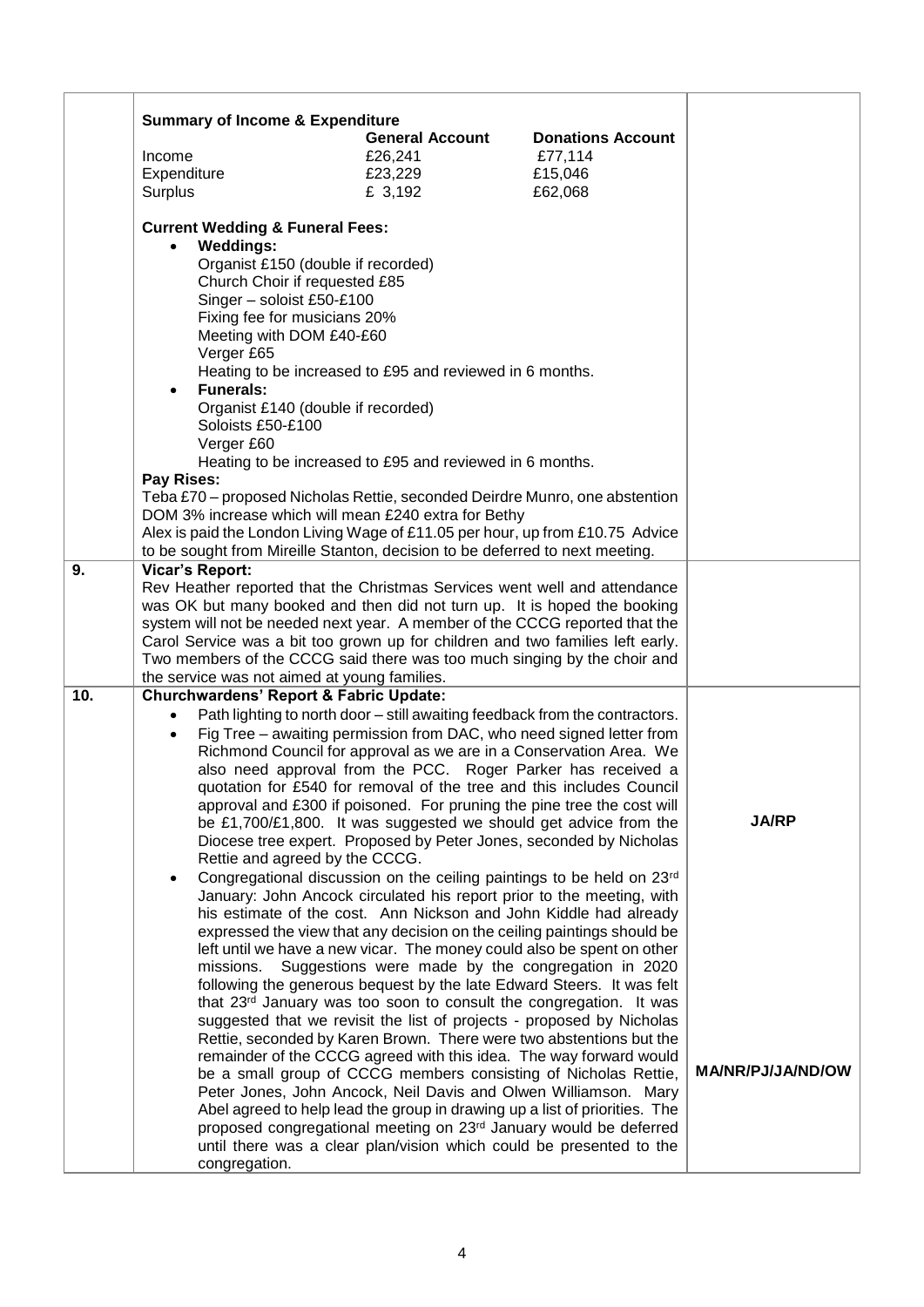|                | 3 RRR's suggestion from Judith Russenberger would be discussed<br>under MAP.                                                                                                                                                                                                                                                                                                                                                                                                                                                                                                                                                                                                                                                                                                                                                                                                                                                                           |              |
|----------------|--------------------------------------------------------------------------------------------------------------------------------------------------------------------------------------------------------------------------------------------------------------------------------------------------------------------------------------------------------------------------------------------------------------------------------------------------------------------------------------------------------------------------------------------------------------------------------------------------------------------------------------------------------------------------------------------------------------------------------------------------------------------------------------------------------------------------------------------------------------------------------------------------------------------------------------------------------|--------------|
|                | The discussion on the ceiling paintings took over the rest of the meeting and at<br>10.00pm it was agreed the remaining agenda items would be discussed after<br>the service at 11.15am on Sunday, 23rd January. Proposed by Nicholas Rettie<br>and seconded by Peter Jones, CCCG members agreed. The meeting finished<br>with a prayer.                                                                                                                                                                                                                                                                                                                                                                                                                                                                                                                                                                                                               |              |
|                | Sunday, 23rd January, 11.15 am - continuation of CCCG meeting:<br><b>Attendees:</b>                                                                                                                                                                                                                                                                                                                                                                                                                                                                                                                                                                                                                                                                                                                                                                                                                                                                    |              |
|                | Rev'd Heather Peters, Peter Jones, Nicholas Rettie, John Ancock, Brenda<br>Morris, Karen Brown, Neil Davis, Lindsay Ancock, Deirdre Munro, Bethy<br>Reeves, Louise Manners, Olwen Williamson.<br>Apologies: Paul Russenberger, Mireille Stanton, Mary Abel, Roger Parker.                                                                                                                                                                                                                                                                                                                                                                                                                                                                                                                                                                                                                                                                              |              |
| $\overline{7}$ | Continuation of Music Report: Bethy Reeves enquired about the repair to<br>the organ and was assured that this had been approved. She would also like<br>to purchase more music copies of NH&WS. She also felt that if required to<br>accompany a soloist on the piano at a wedding or funeral, she should be paid<br>an additional £85. Rev'd Heather suggested Bethy supply her with a list of her<br>charges.                                                                                                                                                                                                                                                                                                                                                                                                                                                                                                                                       | <b>BR/HP</b> |
| 11.            | <b>MAP: Five Marks of Mission:</b>                                                                                                                                                                                                                                                                                                                                                                                                                                                                                                                                                                                                                                                                                                                                                                                                                                                                                                                     |              |
|                | Tell - Noticeboards & Newsletter - Nicholas Rettie reported that he had not<br>been able to make any progress for personal reasons but would re-energise<br>the noticeboards and newsletter. Bethy has a friend who may be able to help<br>with social media.                                                                                                                                                                                                                                                                                                                                                                                                                                                                                                                                                                                                                                                                                          |              |
|                | <b>Teach</b> – Karen Brown sent in her report prior to the meeting. Messy Church<br>has proved very successful with 33 children attending on 8th November for<br>Remembrance Day and 34 attendees on 6 <sup>th</sup> December for St Nicholas Day.<br>The 10 <sup>th of</sup> January Epiphany did not go ahead due to lack of helpers but 16<br>bags of craft productions to complete at home were handed out to children who<br>called in at Christ Church on the day. Future Messy Church dates are 7th<br>February Candlemas; 7 <sup>th</sup> March Lent, 15 <sup>th</sup> April Good Friday. Searchlights has<br>restarted.                                                                                                                                                                                                                                                                                                                       |              |
|                | $Tend - no report$                                                                                                                                                                                                                                                                                                                                                                                                                                                                                                                                                                                                                                                                                                                                                                                                                                                                                                                                     |              |
|                | Transform - no report                                                                                                                                                                                                                                                                                                                                                                                                                                                                                                                                                                                                                                                                                                                                                                                                                                                                                                                                  |              |
|                | <b>Treasure - The Green Group consists of Judith and Heidi Russenberger,</b><br>Deirdre Munro and John Ancock. Judith emailed the Group's report before the<br>meeting and Deirdre spoke on her behalf. Registering for Eco Church is in<br>hand at the moment. The Group requested that CCCG commit to the use of<br>sustainable products and foods where possible and the Catering Team is in<br>agreement. The proposal was agreed by the CCCG, proposed by Peter Jones<br>and seconded by John Ancock. The Green Group asks that the CCCG consider<br>pledging its commitment to fossil fuel divestment, i.e. to stop investing in fossil<br>fuels, this would then be taken to the PCC, then the Deanery and on to the<br>Diocese. Following a discussion that included the comments that companies<br>like B.P. are investing in alternative sources of energy we will revisit this at a<br>future meeting with a more thought through proposal. |              |
| 12.            | <b>Christ Church Community Hall &amp; Rooms:</b><br>There was no report on this occasion.                                                                                                                                                                                                                                                                                                                                                                                                                                                                                                                                                                                                                                                                                                                                                                                                                                                              |              |
| 13.            | Parish Warden's Report:<br>Mary Abel told the CCCG at the first meeting that she had nothing further to<br>add.                                                                                                                                                                                                                                                                                                                                                                                                                                                                                                                                                                                                                                                                                                                                                                                                                                        |              |
| 14.            | Any other business:<br>There was no further business except to reiterate that the small group under<br>Mary Abel's guidance would prioritise the proposals for the Edward Steer's<br>legacy before presentation to the congregation.                                                                                                                                                                                                                                                                                                                                                                                                                                                                                                                                                                                                                                                                                                                   |              |
| 15.            | Dates of next meetings:<br>16th March 2022<br>18th May 2022<br>20th July 2022                                                                                                                                                                                                                                                                                                                                                                                                                                                                                                                                                                                                                                                                                                                                                                                                                                                                          |              |